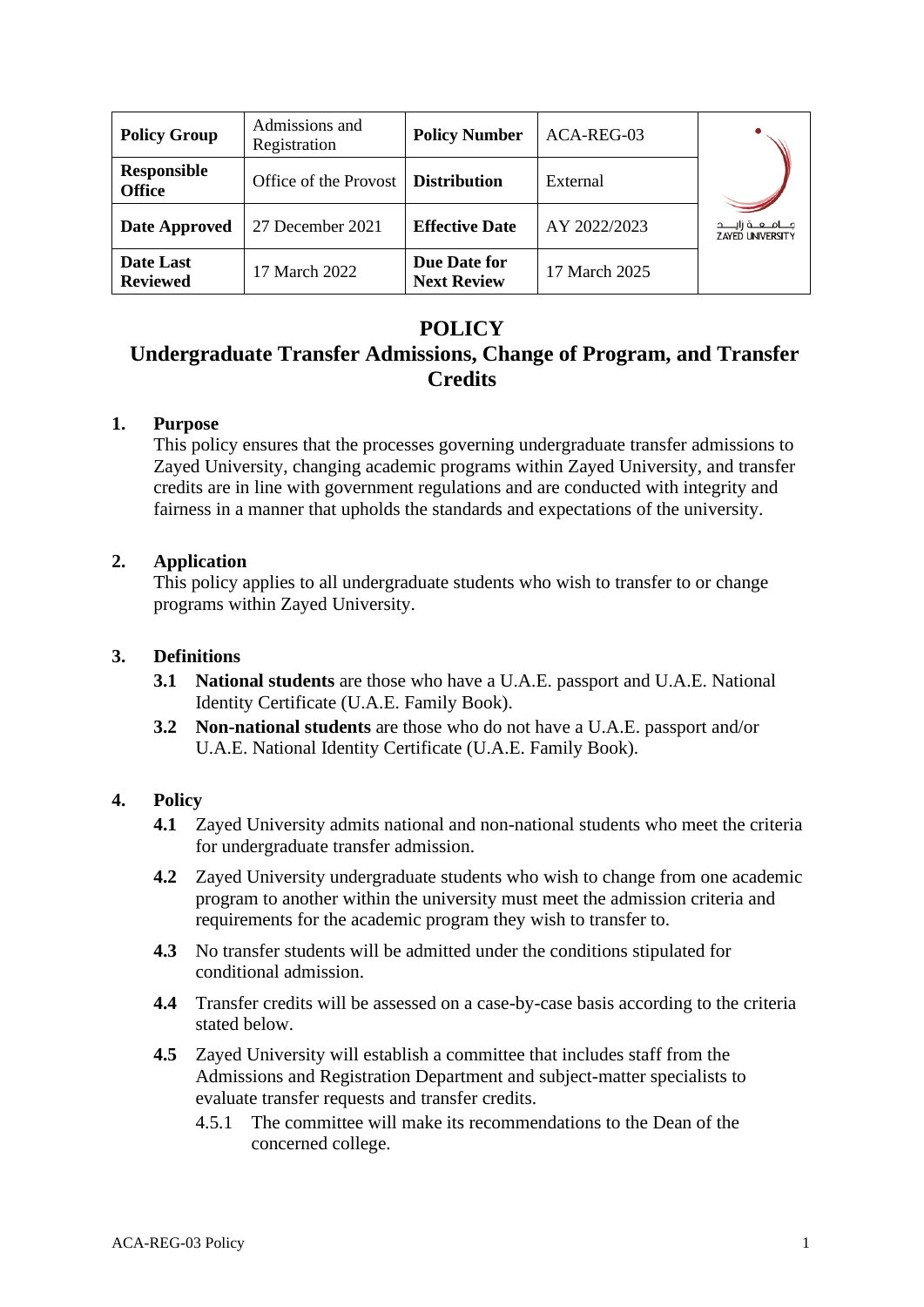- 4.5.2 The records of all committee recommendations and the related documents will be maintained by the Admissions and Registration Department.
- **4.6** Zayed University will provide timely written notification to the student, prior to admission, of the transferability of credit, how much credit is granted, and how the accepted credit will be applied to the degree program the student wishes to transfer to.

#### **5. Transfer Admissions**

- **5.1** Only students transferring from UAE institutions recorded in the National Register of Licensed Higher Education Institutions, or other organizations in the UAE approved by the Commission for Academic Accreditation, or recognized institutions of higher learning located outside the UAE, are eligible for transfer admission.
- **5.2** Students must meet all the transfer admission requirements of the ZU academic program they wish to transfer to (see Appendix A).
- **5.3** All entering transfer students must present valid certification demonstrating the required language competency in line with the admission criteria for the ZU academic program they wish to transfer to (see Appendix A).
- **5.4** Students transferring from other institutions must demonstrate with valid documentation that they are in good academic standing at the institution they are currently attending by meeting the minimum CGPA requirement for the ZU academic program they wish to transfer to (see Appendix A).
- **5.5** Students must submit official transcripts showing all post-secondary work attempted at all institutions they have attended to the Admissions and Registration Department.
- **5.6** The final decision on transfer admission rests with the ZU college concerned.

#### **6**. **Change of Program**

- **6.1** ZU students who wish to change from one program to another within the university must meet the transfer admission requirements for the academic program they wish to transfer to (see Appendix A).
- **6.2** Students must demonstrate that they are in good academic standing in the program they are currently studying by meeting the minimum CGPA requirements for the program they wish to transfer to (see Appendix A).
- **6.3** Students are not allowed to change from one program to another after completing 60 credits in their current program.
- **6.4** Students are not allowed to change their majors after completing 75 credits in their current major.
- **6.5** Students are not allowed to change their concentration after completing 90 credits in their current concentration.
- **6.6** Students are not allowed to apply for a minor, or to change a declared minor, after completing a total of 90 credit hours.
- **6.7** The final decision on changing programs, in accordance with the above criteria, rests with the college concerned.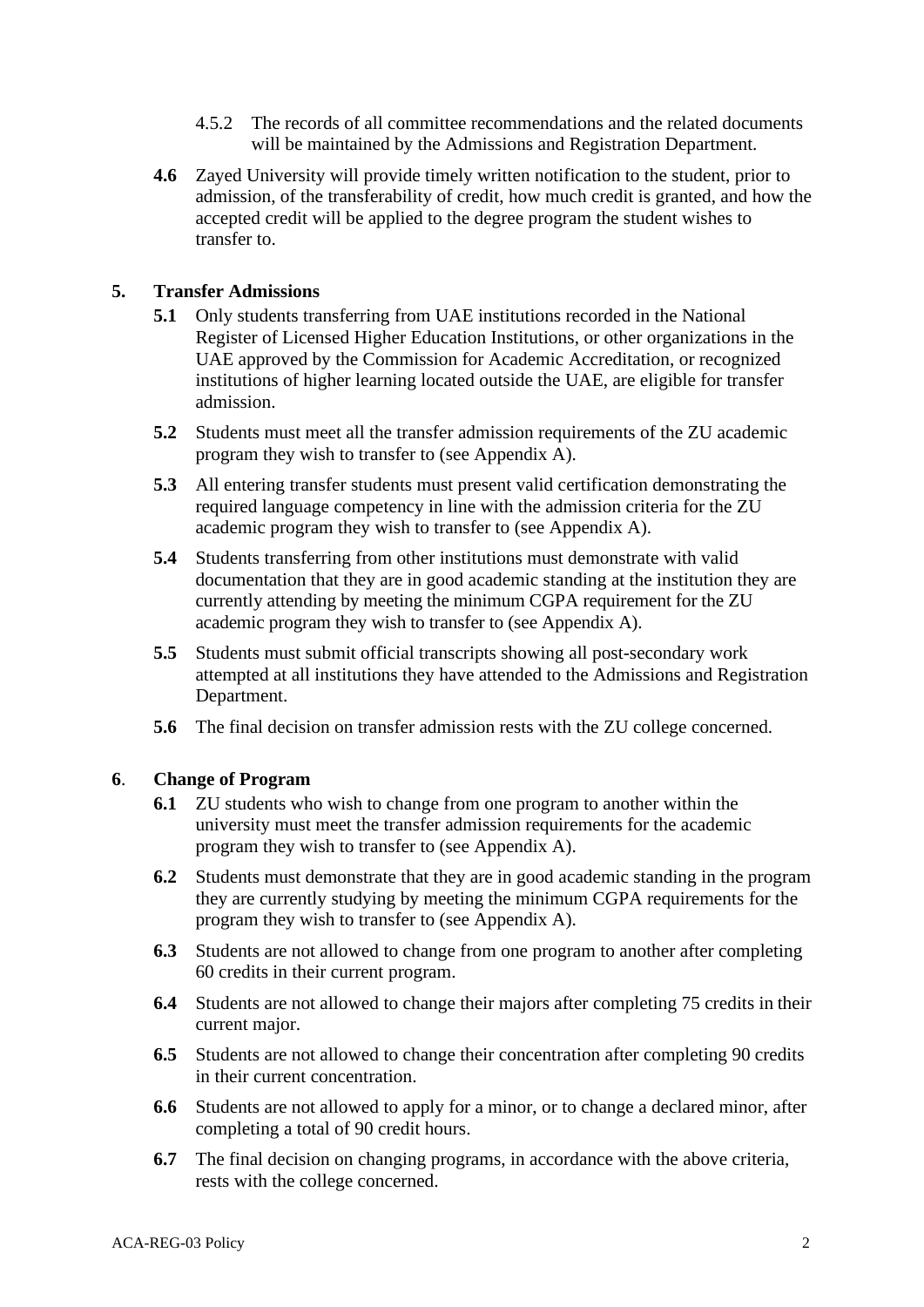### **7. Transfer Credits**

- **7.1** Zayed University accepts transfer credits in line with the criteria listed below. All transfer credits count towards the completion of degree requirements but are not calculated as part of the Cumulative Grade Point Average.
- **7.2** Credits completed more than five (5) years before the intended enrollment date at ZU are not transferable.
- **7.3** ZU transfers undergraduate program credits only for courses relevant to the receiving degree that provide equivalent learning outcomes and in which the student earned a grade of C (GPA of 2.0 on a 4.0 scale) or better.
- **7.4** The number of transfer credits which may be applied to a specific undergraduate degree program may not exceed 50% of the total number of credits which are required to complete the degree.
- **7.5** ZU does not grant credit twice for substantially the same course taken at two (2) different institutions.

### **8. Transfer Credits for Summer Study**

- **8.1** A student who has been granted permission by their college for summer study at another institution may apply for credit transfer in accordance with university policy.
- **8.2** Only courses endorsed by the student's college and approved by the Admissions and Registration Department may be transferred for degree credit.
- **8.3** Only those courses taken at another institution during the summer semester in which a final grade of C or higher will be accepted for transfer.

### **9. Related Policies and Laws**

ACA-REG-01 Undergraduate Admission to Zayed University ACA-ADM-14 Summer School and Summer Study

### **10. Administration**

This policy is administered by the Admissions and Registration Department.

| <b>Date</b>      | <b>Revision</b>                                                                                       |  |
|------------------|-------------------------------------------------------------------------------------------------------|--|
| 28 April 2022    | Approved by the Provost.                                                                              |  |
| 17 March 2022    | Updated CIS requirements in Appendix A to be in line with new UC-<br>approved admission requirements. |  |
| 27 December 2021 | Approved by the University Council.<br>President's Decision issued (PD#93 of 2021).                   |  |
| 18 May 2021      | New policy drafted in line with CAA requirements.                                                     |  |

### **11. Revision History**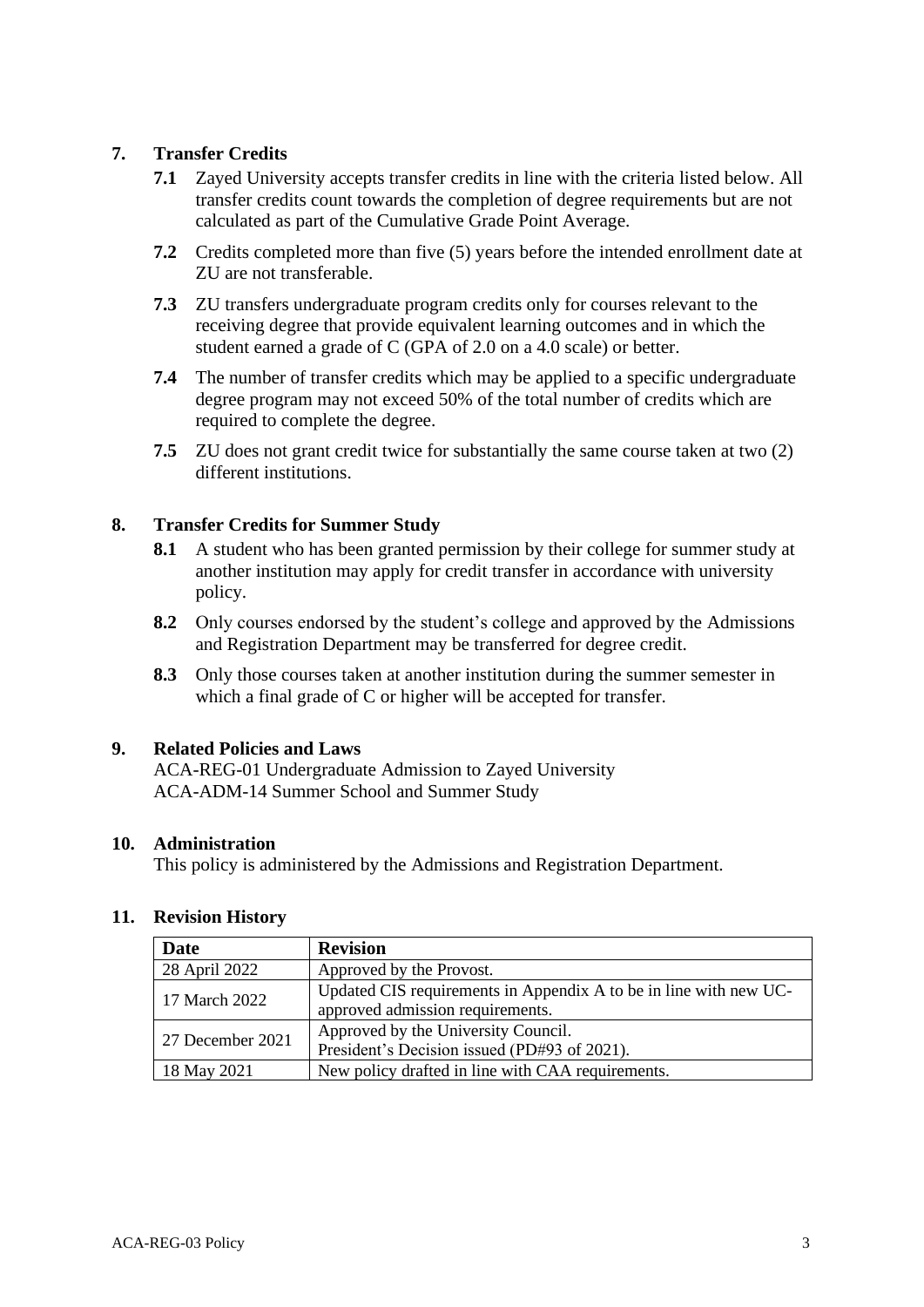

# **APPENDIX A: TRANSFER ADMISSION REQUIREMENTS**

|             | <b>CGPA</b><br><b>College</b><br>$(4.0 \text{ scale})$ | <b>UAE High School</b><br>or Equivalent |     | <b>English Language</b> |                                 | <b>EmSAT</b>               |               | American<br><b>System</b> | <b>British System</b>                           | IB                                                                                                          |                                                          |
|-------------|--------------------------------------------------------|-----------------------------------------|-----|-------------------------|---------------------------------|----------------------------|---------------|---------------------------|-------------------------------------------------|-------------------------------------------------------------------------------------------------------------|----------------------------------------------------------|
|             |                                                        | Gen                                     | Adv | <b>EmSAT</b>            | <b>IELTS</b><br><b>Academic</b> | <b>TOEFL</b><br><b>iBT</b> | <b>Arabic</b> | <b>Math</b>               |                                                 | Arabic and Islamic Studies not included                                                                     |                                                          |
| $COB*$      | 2.25                                                   | 75%                                     | 70% | 1250                    | 5.5                             | 71                         | 600           | 600                       | Pass 5 subjects<br>with<br>total average<br>75% | 5 GCSE/IGCSE/<br>O-levels<br>and<br>4 AS-Levels<br>with grade B<br>$\alpha$<br>2 A-Levels<br>with grade $C$ | Complete the<br>IB Diploma<br>with at least<br>24 points |
| <b>CACE</b> | 2.25                                                   | 75%                                     | 70% | 1250                    | 5.5                             | 71                         | 900           | 500                       |                                                 |                                                                                                             |                                                          |
| <b>CCMS</b> | 2.25                                                   | 75%                                     | 70% | 1250                    | 5.5                             | 71                         | 900           | 500                       |                                                 |                                                                                                             |                                                          |
| <b>CHSS</b> | 2.25                                                   | 75%                                     | 70% | 1250                    | 5.5                             | 71                         | 900           | 500                       |                                                 |                                                                                                             |                                                          |
| <b>CNHS</b> | 2.25                                                   | 75%                                     | 70% | 1250                    | 5.5                             | 71                         | 900           | 500                       |                                                 |                                                                                                             |                                                          |
| <b>CTI</b>  | 2.50                                                   | 80%                                     | 75% | 1250                    | 5.5                             | 71                         | 900           | 700                       | Pass 5 subjects<br>with<br>total average<br>80% |                                                                                                             |                                                          |
| $CIS**$     | 3.0                                                    | 80%                                     | 75% | 1250                    | 5.5                             | 71                         | N/A           | 750                       |                                                 | 5 GCSE/IGCSE/<br>O-levels and<br>2 A-Levels<br>with grade B                                                 |                                                          |

\* Interview is required

\*\* English essay and interview required

CIS: All transfer students to CIS must start their academic program from the first year without any transfer credits